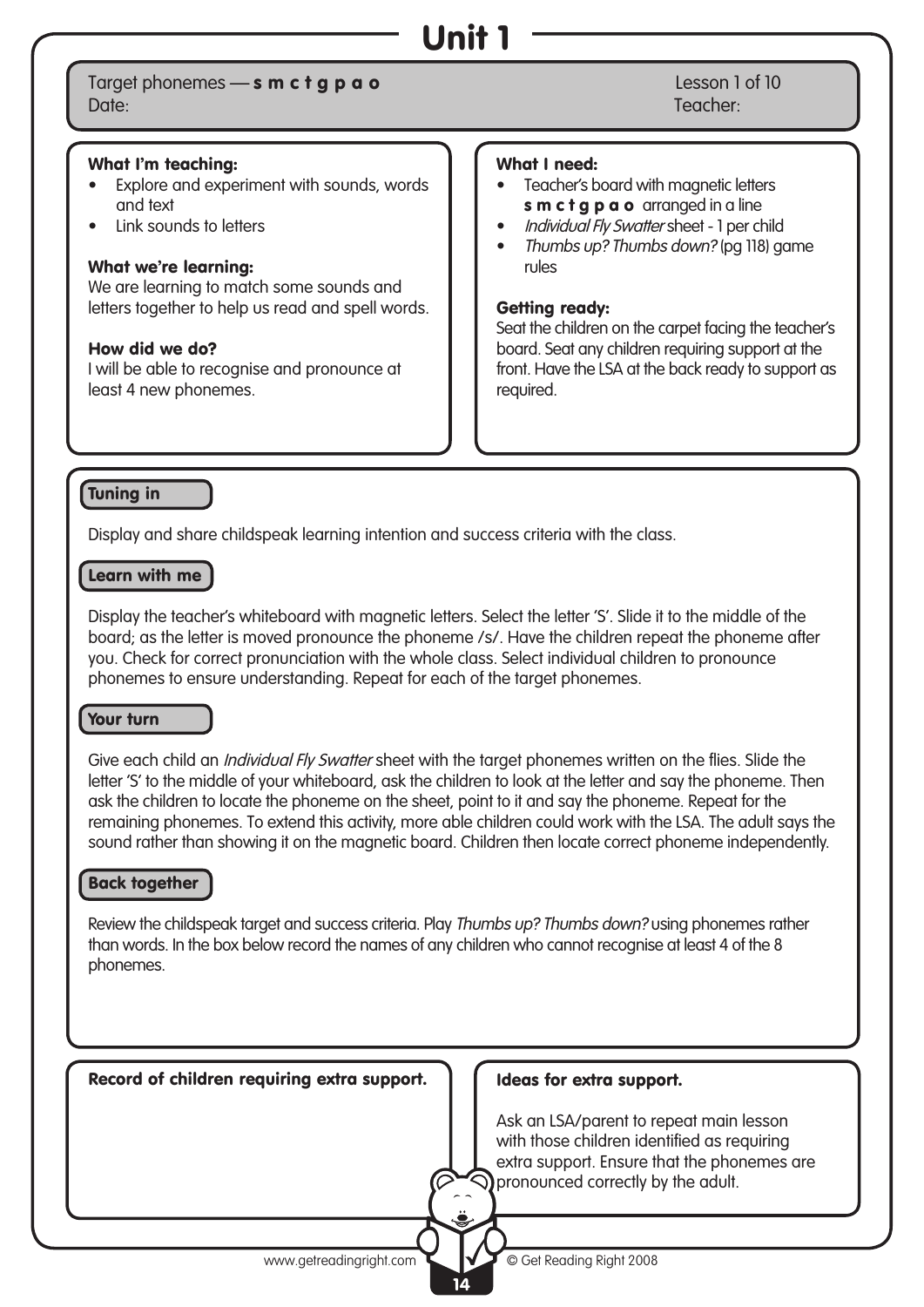# Individual Fly Swatter

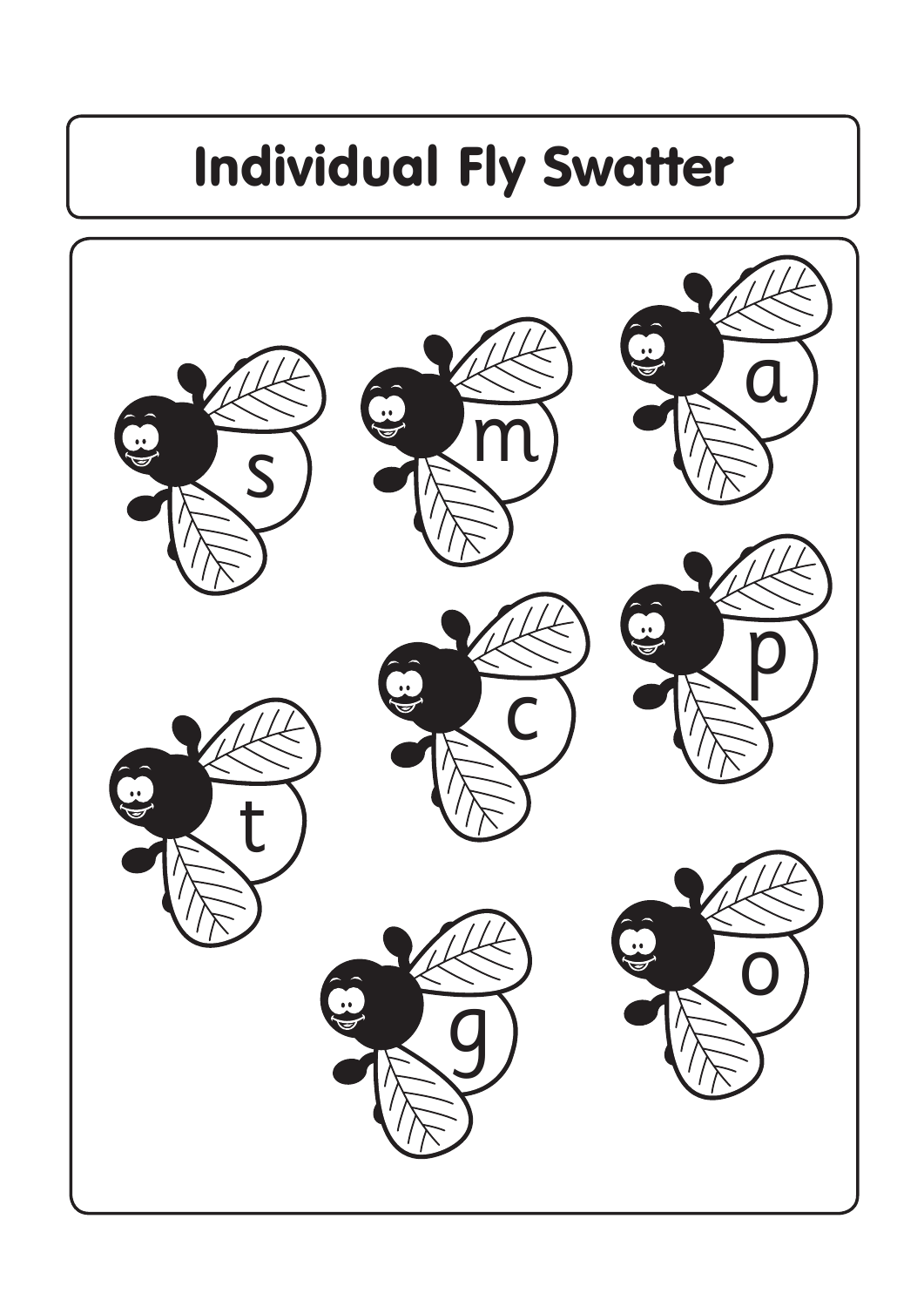# Thumbs Up? Thumbs Down?

### What does this game do?

- $\triangleright$  Reinforces phoneme grapheme correspondences.
- $\vee$  Reinforces blending phonemes to read words.
- $\vee$  Reinforces how to seament words into phonemes in order to spell.

### Set up

- Have a word list handy that contains all the words that can be made using the target phonemes.
- Children should be able to see the teacher's whiteboard clearly.
- Give each child a mini-whiteboard and a marker pen.

### How to play

1. Write a word on the board, for example, 'cat' but tell children the word is cot

2. Ask the children to put their thumbs up if they think the word you have written is correct and to display thumbs down if it is not

3. If the children give you the thumbs down ask them to explain why. Have them sound out the word and then write it correctly on their mini-whiteboards

4. If the children give you the thumbs up ask them to explain why. Give praise for great reading

### Make it harder, make it easier!

For more able children, write words on your board that are very similar so that only one letter is incorrect.

To make it easier have children work with a more able buddy. You can also make this activity easier by writing words on your board that are obviously wrong.

114

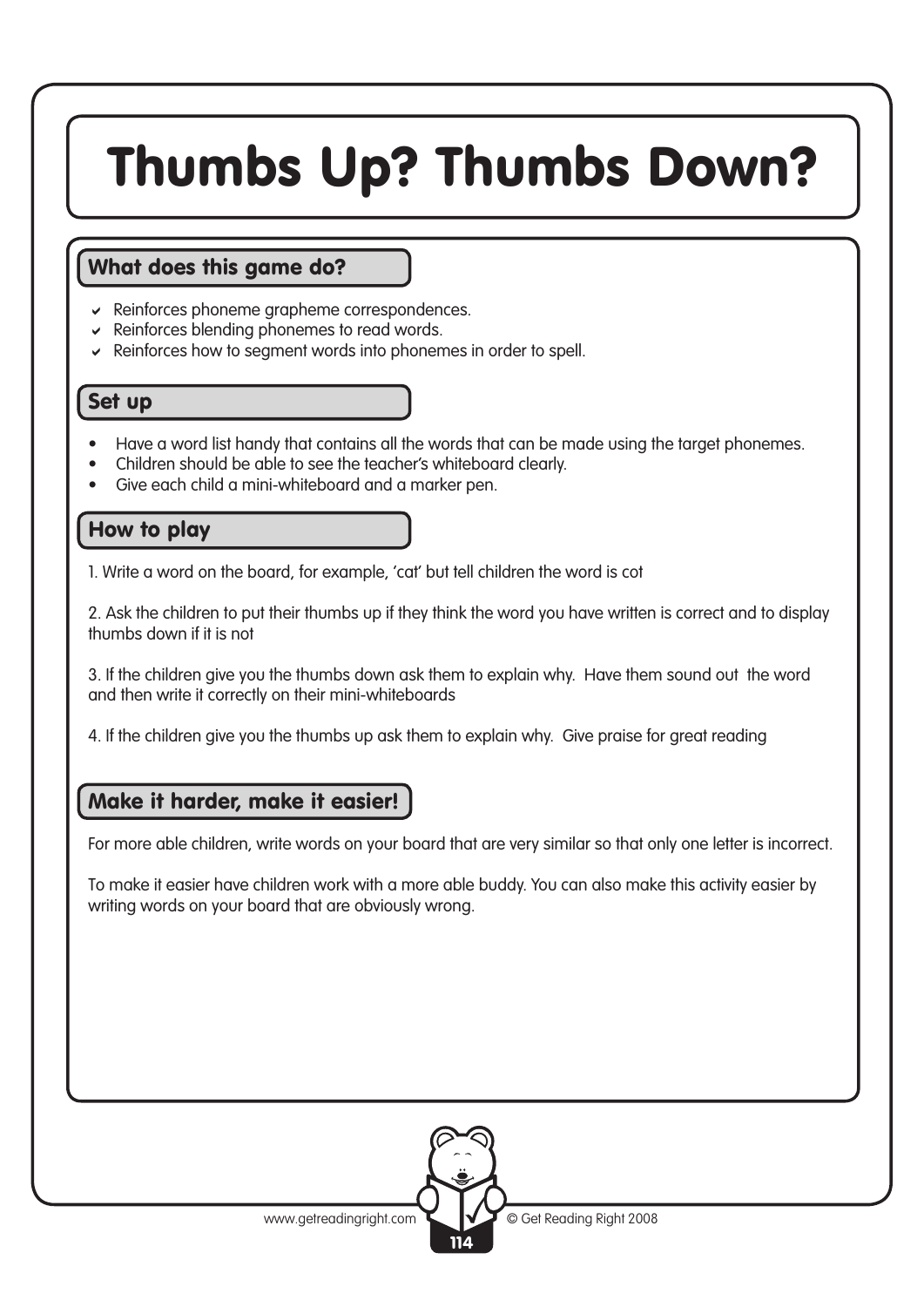# Word List for Unit 1



**s m c t g p a o**

|                        | <b>3 Phoneme Words</b>                    |                                                                           |                                                                  |  |
|------------------------|-------------------------------------------|---------------------------------------------------------------------------|------------------------------------------------------------------|--|
|                        |                                           |                                                                           |                                                                  |  |
|                        |                                           |                                                                           |                                                                  |  |
|                        |                                           |                                                                           |                                                                  |  |
|                        |                                           |                                                                           |                                                                  |  |
|                        |                                           |                                                                           |                                                                  |  |
|                        |                                           |                                                                           |                                                                  |  |
| cot<br>tot             |                                           | Pam<br>Tom                                                                |                                                                  |  |
|                        |                                           |                                                                           |                                                                  |  |
|                        |                                           |                                                                           |                                                                  |  |
| sat                    |                                           |                                                                           |                                                                  |  |
|                        |                                           |                                                                           |                                                                  |  |
|                        |                                           |                                                                           |                                                                  |  |
| <b>Extension Words</b> |                                           |                                                                           |                                                                  |  |
|                        |                                           |                                                                           |                                                                  |  |
|                        |                                           |                                                                           |                                                                  |  |
|                        |                                           |                                                                           |                                                                  |  |
|                        |                                           |                                                                           |                                                                  |  |
|                        |                                           |                                                                           |                                                                  |  |
|                        |                                           |                                                                           |                                                                  |  |
|                        |                                           |                                                                           |                                                                  |  |
|                        |                                           |                                                                           |                                                                  |  |
|                        |                                           |                                                                           |                                                                  |  |
|                        |                                           |                                                                           |                                                                  |  |
|                        |                                           |                                                                           |                                                                  |  |
|                        |                                           |                                                                           |                                                                  |  |
|                        |                                           |                                                                           |                                                                  |  |
|                        |                                           |                                                                           |                                                                  |  |
|                        |                                           |                                                                           |                                                                  |  |
|                        | pop<br>mop<br>$\log$<br>tag<br>top<br>pot | <b>VC Words</b><br>spam<br>smog<br>spat<br>spot<br><b>5 Phoneme Words</b> | cop<br>gas<br>sap<br>Sam<br>Mog<br>Pat<br><b>4 Phoneme Words</b> |  |